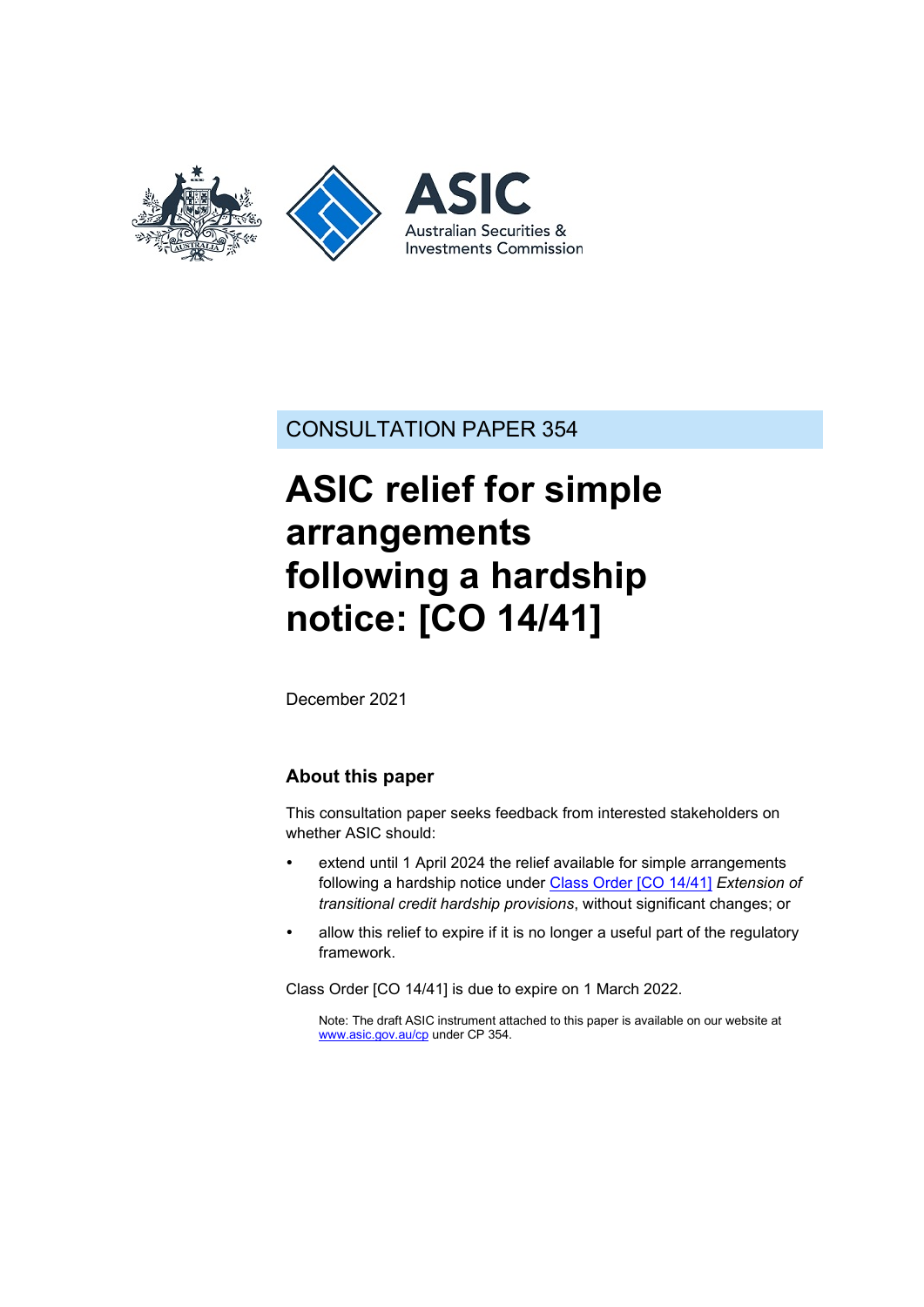#### **About ASIC regulatory documents**

In administering legislation ASIC issues the following types of regulatory documents.

**Consultation papers**: seek feedback from stakeholders on matters ASIC is considering, such as proposed relief or proposed regulatory guidance.

**Regulatory guides**: give guidance to regulated entities by:

- explaining when and how ASIC will exercise specific powers under legislation (primarily the Corporations Act)
- explaining how ASIC interprets the law
- describing the principles underlying ASIC's approach
- giving practical guidance (e.g. describing the steps of a process such as applying for a licence or giving practical examples of how regulated entities may decide to meet their obligations).

**Information sheets**: provide concise guidance on a specific process or compliance issue or an overview of detailed guidance.

**Reports**: describe ASIC compliance or relief activity or the results of a research project.

### **Document history**

This paper was issued on 8 December 2021 and is based on the National Credit Act and National Credit Code as at the date of issue.

### **Disclaimer**

The proposals, explanations and examples in this paper do not constitute legal advice. They are also at a preliminary stage only. Our conclusions and views may change as a result of the comments we receive or as other circumstances change.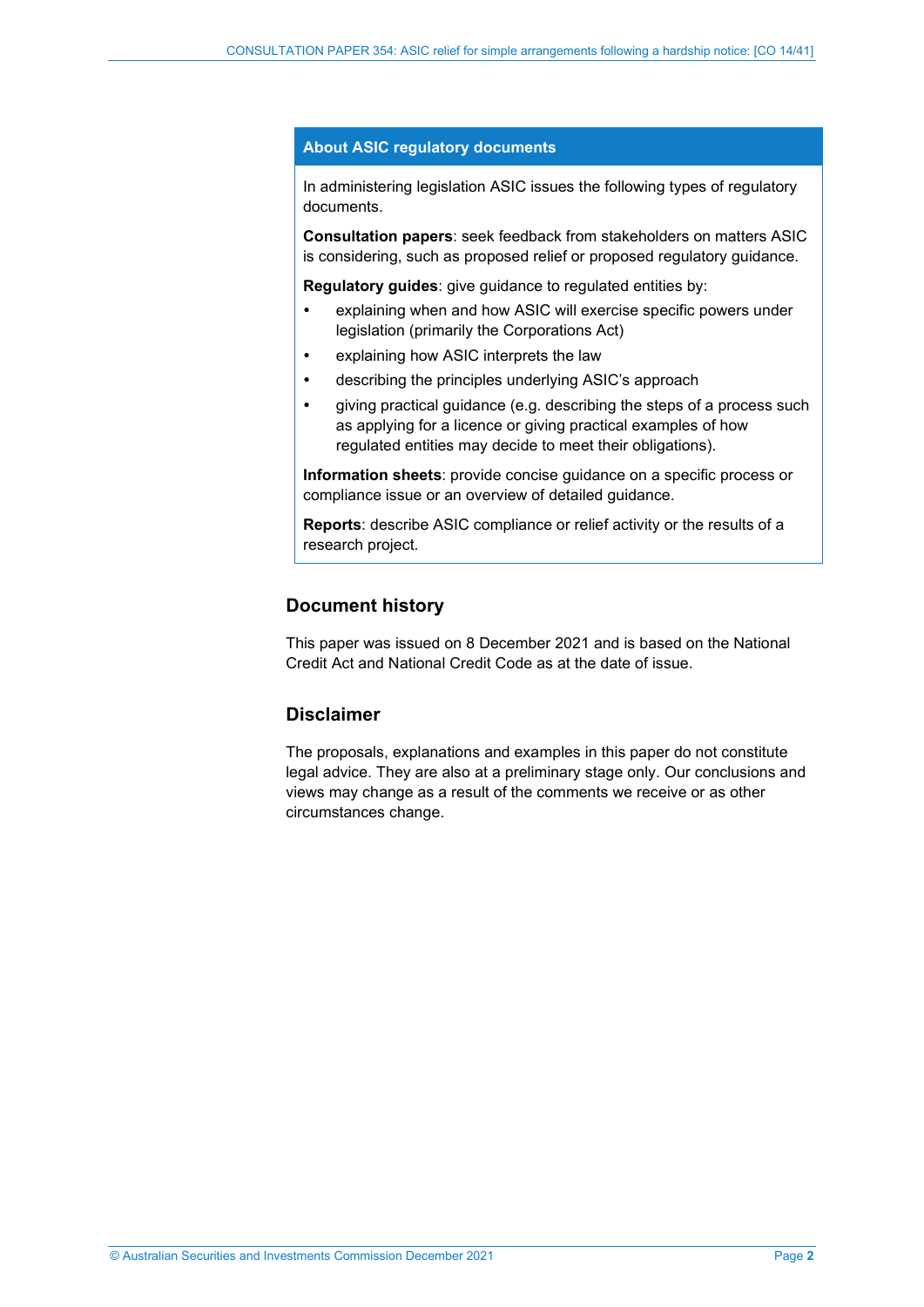# **Contents**

| A  |                                                                                                                              |  |
|----|------------------------------------------------------------------------------------------------------------------------------|--|
| B. | ASIC relief for simple arrangements in [CO 14/41]  6<br>The role of [CO 14/41] in the regulatory framework  9                |  |
| C. | Proposal to extend ASIC relief or allow it to expire 11<br>Two options: Extend relief in [CO 14/41] or allow it to expire 11 |  |
| D  |                                                                                                                              |  |
|    |                                                                                                                              |  |
|    |                                                                                                                              |  |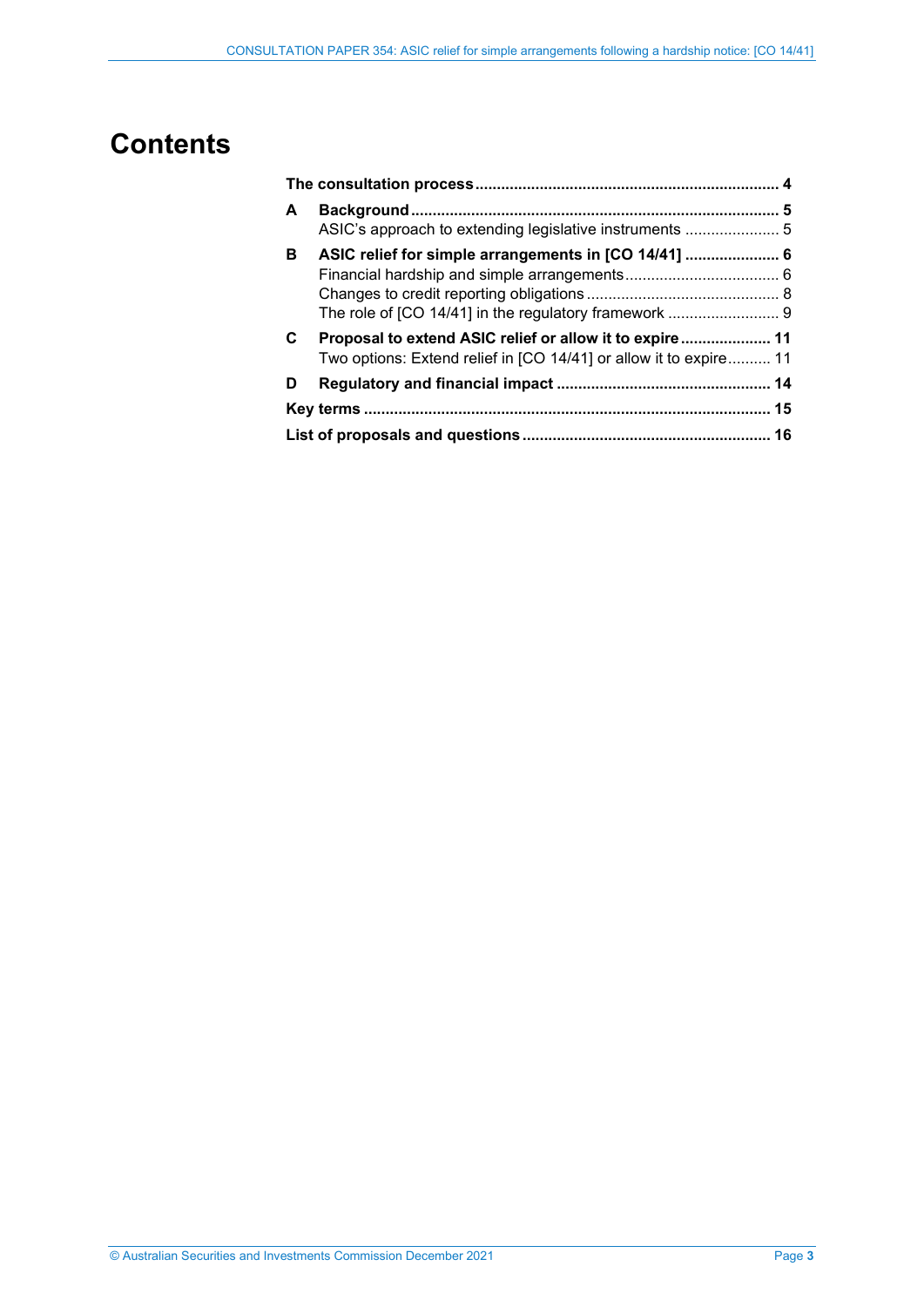### <span id="page-3-1"></span><span id="page-3-0"></span>**The consultation process**

You are invited to comment on the proposals in this paper, which are only an indication of the approach we may take and are not our final policy.

As well as responding to the specific proposals and questions, we also ask you to describe any alternative approaches you think would achieve our objectives.

We are keen to fully understand and assess the financial and other impacts of our proposals and any alternative approaches. Therefore, we ask you to comment on:

- the likely compliance costs;
- the likely effect on competition; and
- other impacts, costs and benefits.

Where possible, we are seeking both quantitative and qualitative information. We are also keen to hear from you on any other issues you consider important.

Your comments will help us develop our policy on the written notification requirements for hardship variations under the National Credit Code. In particular, any information about compliance costs, impacts on competition and other impacts, costs and benefits will be taken into account if we prepare a Regulation Impact Statement: see Section [D,](#page-13-0) 'Regulatory and financial impact'.

#### **Making a submission**

You may choose to remain anonymous or use an alias when making a submission. However, if you do remain anonymous, we will not be able to contact you to discuss your submission should we need to.

Please note we will not treat your submission as confidential unless you specifically request that we treat the whole or part of it (such as any personal or financial information) as confidential.

Please refer to our privacy policy at [www.asic.gov.au/privacy](http://www.asic.gov.au/privacy) for more information about how we handle personal information, your rights to seek access to and correct personal information, and your right to complain about breaches of privacy by ASIC.

Comments should be sent by 1 February 2022 to:

Susanne Noack, Senior Manager, Credit & Banking Australian Securities and Investments Commission Level 7, 120 Collins Street, Melbourne VIC 3000 email: [susanne.noack@asic.gov.au](mailto:susanne.noack@asic.gov.au) 

#### **What will happen next?**

| Stage 1 | 8 December 2021 | ASIC consultation paper released                    |
|---------|-----------------|-----------------------------------------------------|
| Stage 2 | 1 February 2022 | Comments due on the consultation paper              |
| Stage 3 | 1 March 2022    | [CO 14/41] is due to expire (if it is not extended) |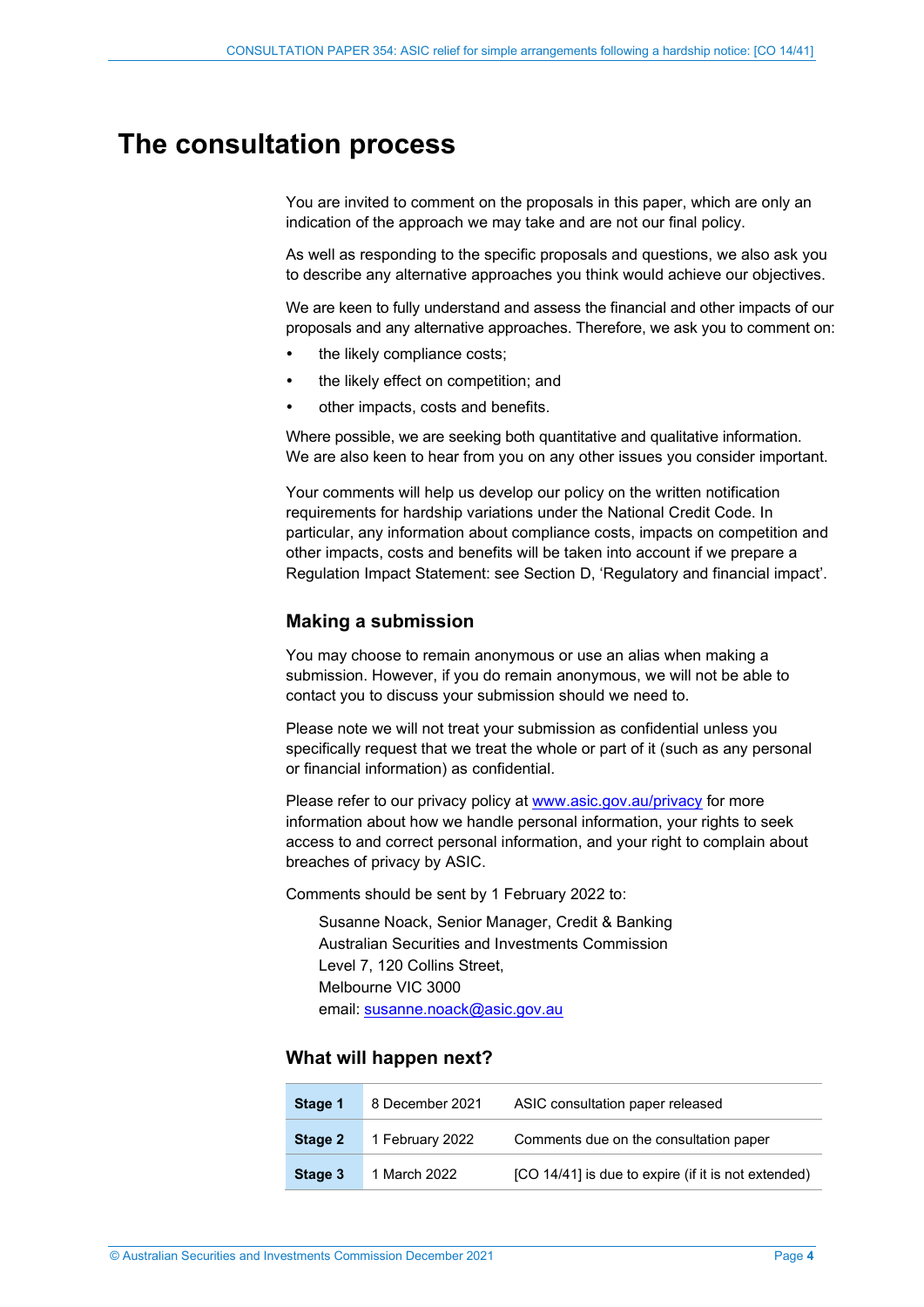# <span id="page-4-0"></span>**A Background**

### **Key points**

When considering whether to extend the operation of a legislative instrument or allow it to expire, ASIC will carefully consider the continuing regulatory and financial impact of the instrument and whether it retains its effectiveness in addressing an identified issue or problem.

We will consult affected stakeholders on all ASIC legislative instruments that have more than a minor or machinery regulatory impact.

### <span id="page-4-1"></span>**ASIC's approach to extending legislative instruments**

1 ASIC will consult affected stakeholders on all ASIC legislative instruments that have more than a minor or machinery regulatory impact, and are subject to sunsetting, to ensure:

- (a) we carefully consider the continuing regulatory and financial impact of the instrument; and
- (b) the instrument retains its effectiveness in addressing an identified issue or problem.
- 2 If it is necessary to extend a legislative instrument, our focus is on making it clear and user friendly. We will also, where possible, simplify and rationalise its content and conditions. For example, we will remove or reduce an obligation or burden in a legislative instrument if we are able to do so without undermining ASIC's vision of a fair, strong and efficient financial system for all Australians.
- 3 Generally, a Regulation Impact Statement (RIS) is required for new and amended policy that has a significant regulatory impact: see the **Australian** [Government's Impact Analysis Framework.](https://obpr.pmc.gov.au/impact-analysis-process)
- 4 If an instrument no longer serves a regulatory purpose, we are of the view that it should be repealed or allowed to expire. This is because we hope to ensure that only instruments that serve a regulatory purpose are maintained.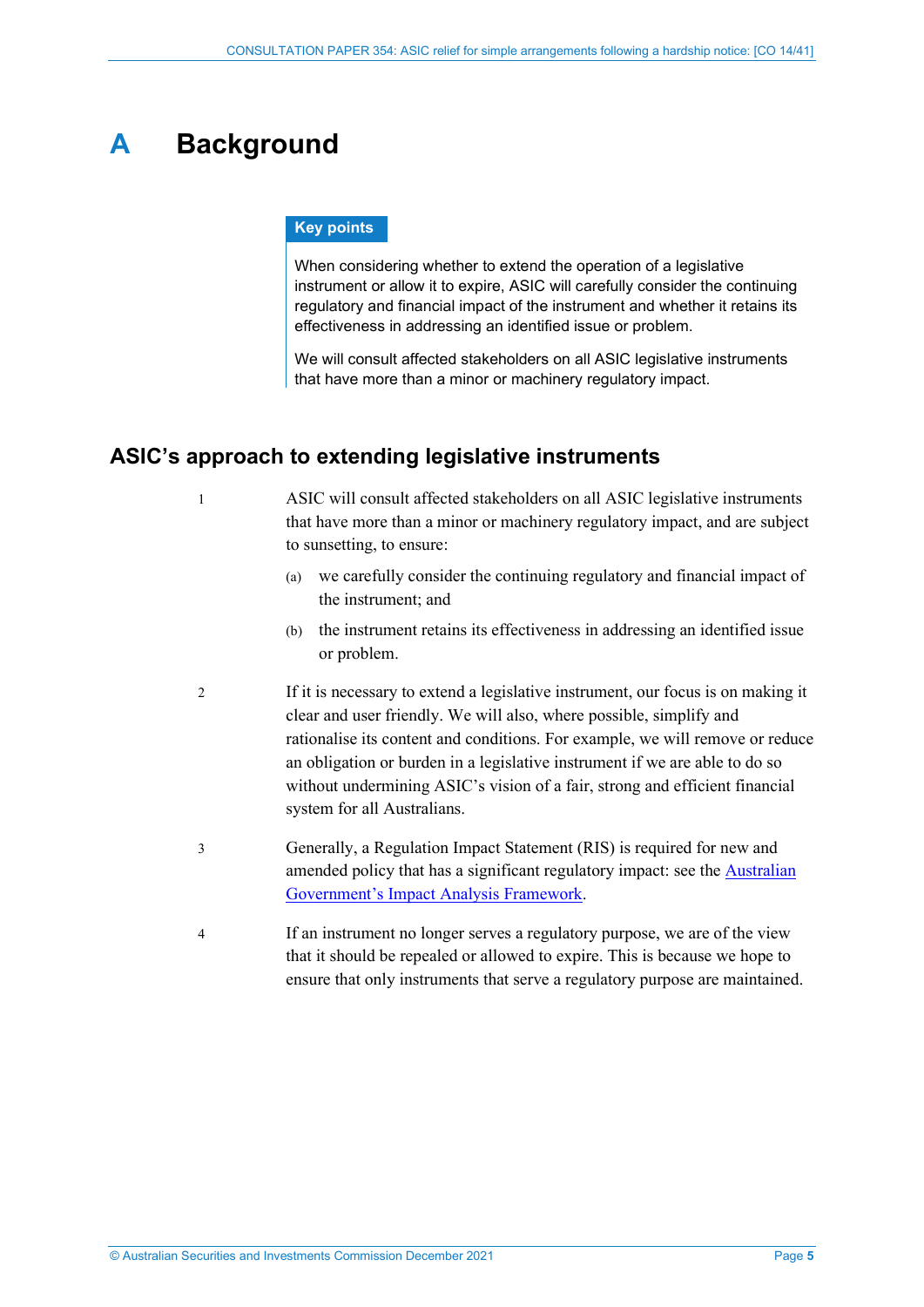### <span id="page-5-0"></span>**B ASIC relief for simple arrangements in [CO 14/41]**

#### **Key points**

ASIC currently provides relief for simple arrangements following a hardship notice in Class [Order \[CO](https://www.legislation.gov.au/Details/F2018C00143) 14/41] *Extension of transitional credit hardship provisions*.

Under this relief, a credit provider does not need to give a consumer written notice that they have agreed to change a credit contract (in response to a hardship notice) and details of the change if the contract variation is a simple arrangement.

Changes to the credit reporting obligations, including reporting of financial hardship information, may affect how credit providers use this relief.

### <span id="page-5-1"></span>**Financial hardship and simple arrangements**

### **Hardship notice under the National Credit Code**

5 If a credit provider is given 'notice' by a consumer that they are or will be unable to meet their obligations under a credit contract (i.e. a hardship notice), the credit provider must decide whether to agree to change the contract.

> Note 1: See s72–73 and s177B–177C of the National Credit Code at Sch 1 of the *National Consumer Credit Protection Act 2009* (National Credit Act).

Note 2: In this paper, the term 'credit provider' includes a lessor under a consumer lease and the term 'credit contract' or 'contract' includes a consumer lease.

<span id="page-5-3"></span><span id="page-5-2"></span>6 This decision will have one of two outcomes:

- (a) *The credit provider agrees to change the contract*—If this occurs, the credit provider must give the consumer written notice stating that the change has been agreed and setting out the details of the change (see  $s72(4)(a)$ ,  $73(1)$ ,  $177B(4)(a)$  and  $177C(1)$  of the National Credit Code).
- (b) *The credit provider does not to change the contract*—If this occurs, the credit provider must give the consumer written notice that includes reasons for their decision, contact details for the Australian Financial Complaints Authority (AFCA) scheme and the consumer's rights under that scheme (see  $s72(4)(b)$  and  $177B(4)(b)$ ).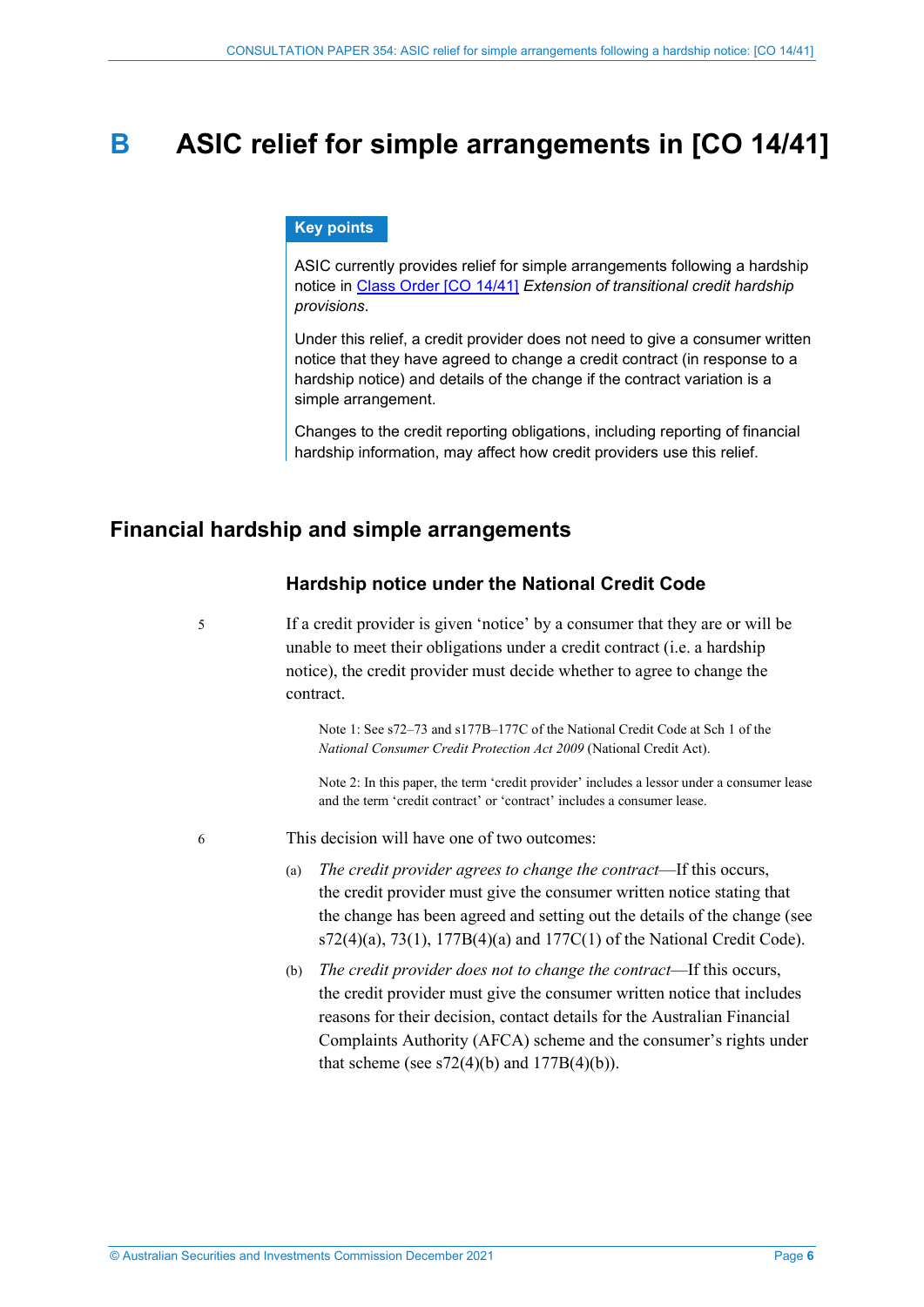### **What is a simple arrangement?**

- 7 For the purposes of [\[CO 14/41\],](https://www.legislation.gov.au/Details/F2018C00143) a 'simple arrangement' is defined as an agreement that defers or reduces the obligations of a credit provider for a period of no more than 90 days.
- 8 If a credit provider agrees to change the contract (as described in paragraph  $6(a)$ ) and the contract variation is a simple arrangement,  $[CO 14/41]$  relieves the credit provider from the requirement to give the consumer written notice that they have agreed to change the contract with details of the change.
- 9 Relief having the same effect as [\[CO 14/41\]](https://www.legislation.gov.au/Details/F2018C00143) was originally provided by regs 69A and 69B of the *National Consumer Credit Regulations 2010* until 1 March 2014. Relief was extended through [CO 14/41] until 1 March 2015 to allow time for consultation with industry on a permanent solution that would reduce administrative burdens on credit providers and make it easier for consumers to seek contract variations. The period for this relief was extended several times, most recently by the *[ASIC Credit \(Amendment\) Instrument](https://www.legislation.gov.au/Details/F2020L00168)  [2020/148](https://www.legislation.gov.au/Details/F2020L00168)* (ASIC Instrument 2020/148).
- 10 [ASIC Instrument 2020/148](https://www.legislation.gov.au/Details/F2020L00168) was made to continue relief for simple arrangements while the Government progressed legislation to implement the mandatory comprehensive credit reporting regime and to introduce financial hardship information as a new category of information in credit reporting. ASIC considered it was desirable for these matters to be settled before we consulted on whether [\[CO 14/41\]](https://www.legislation.gov.au/Details/F2018C00143) should continue to be part of the regulatory framework.
- <span id="page-6-0"></span>11 When [\[CO 14/41\]](https://www.legislation.gov.au/Details/F2018C00143) was previously extended, ASIC undertook targeted consultation with industry and consumer representative groups on how the relief operated. The most recent feedback we received (before making [ASIC](https://www.legislation.gov.au/Details/F2020L00168)  [Instrument 2020/148\)](https://www.legislation.gov.au/Details/F2020L00168) included the following:
	- (a) Credit providers relied on [CO 14/41] as part of their hardship practices and procedures to differing extents.
	- (b) Some consumer representative groups told us that credit providers often wish to confirm hardship arrangements in writing with customers and therefore, they were of the view that [CO 14/41] was unnecessary.
	- (c) Some consumer representative groups suggested that the definition of simple arrangements should be changed to arrangements of less than 30 days (rather than of 90 days or less).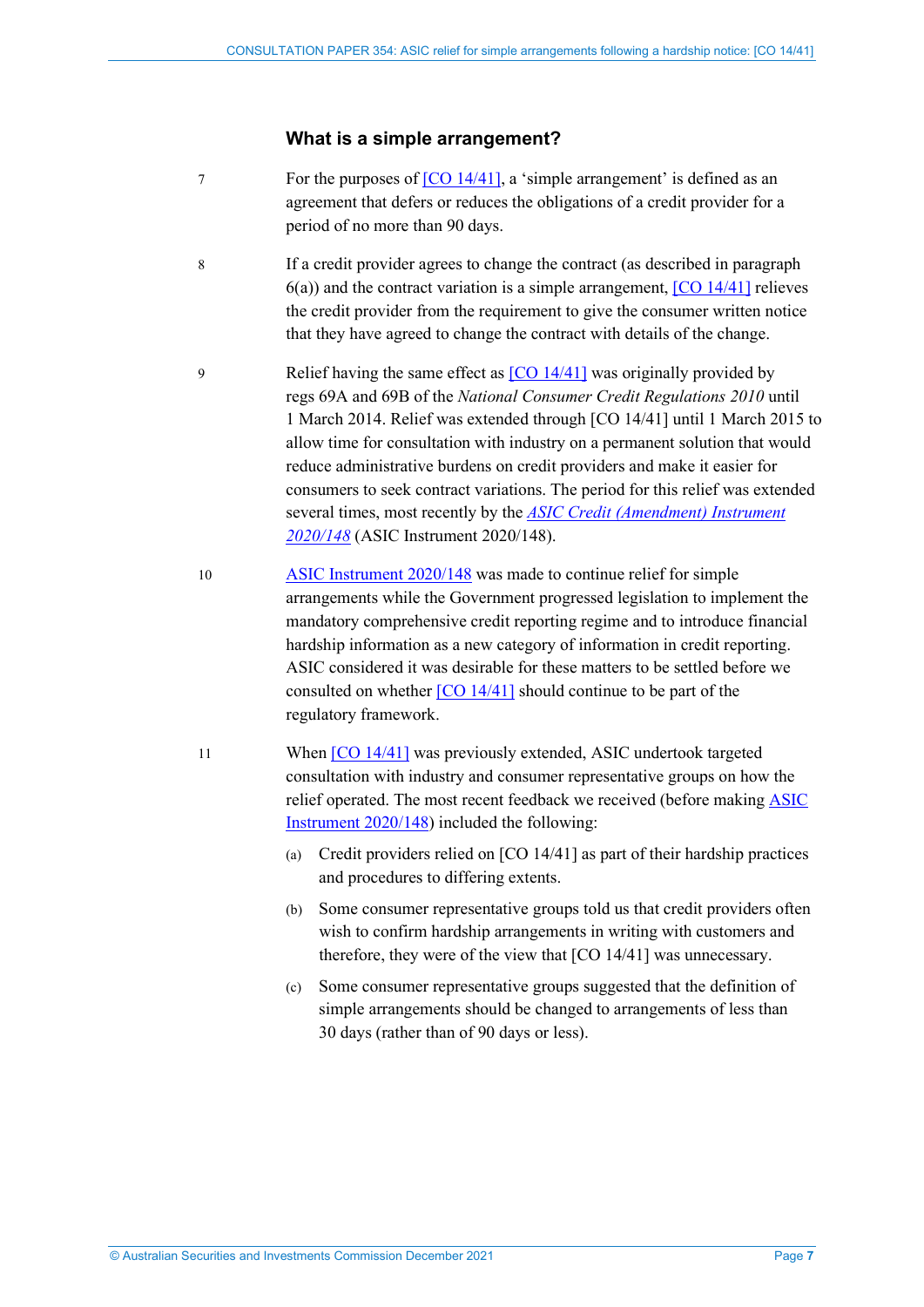### <span id="page-7-0"></span>**Changes to credit reporting obligations**

### **Amending Act**

12 On 3 February 2021, Parliament passed the *National Consumer Credit Protection Amendment (Mandatory Credit Reporting and Other Measures) Act 2021* (Amending Act). A key feature of the Amending Act is to introduce reporting of financial hardship information into the credit reporting system under the *Privacy Act 1988* (Privacy Act).

13 Reporting of financial hardship information will occur where a credit provider reports repayment history information for an account and a financial hardship arrangement is entered into between the credit provider and the consumer. These changes come into effect in the credit reporting system from 1 July 2022.

- 14 Financial hardship information is either information about repayment(s) affected by a financial hardship arrangement that is:
	- (a) a permanent variation to the terms of the consumer credit; or
	- (b) providing temporary relief or deferral of an individual's obligation in relation to the consumer credit.

Note: See s6QA(4) of the Privacy Act in Sch 2, item 4 of the Amending Act.

15 The Explanatory Memorandum to the N*ational Consumer Credit Protection Amendment (Mandatory Credit Reporting and Other Measures) Bill 2019* (2019 Bill) describes a financial hardship arrangement as follows:

> Within the credit reporting system, a 'financial hardship arrangement' is any kind of agreement, arrangement or understanding that defers or reduces the obligations of a debtor for a temporary period, such as 'simple arrangements' within the meaning of ASIC Order CO 14/41, indulgences, forbearances and waivers. This broad definition is intended to recognise the diversity of arrangements that may exist between consumers and their credit providers which take into account individual circumstances.

Note: See the Explanatory Memorandum to the 2019 Bill, paragraph 2.28.

### **Changes to the Credit Reporting Code**

<span id="page-7-1"></span>

16 On 6 September 2021, the Australian Retail Credit Association (ARCA) applied to the Australian Information Commissioner to vary the Privacy (Credit Reporting) Code 2014 (Credit Reporting Code).

17 Among other things, the application proposes that the Credit Reporting Code require credit providers to take reasonable steps to provide consumers with information that describes the repayment history information and, if relevant, the financial hardship information that may be disclosed to a credit reporting body as a result of the type of arrangement put in place (i.e. permanent variation (including simple arrangements), temporary relief or deferral or promise-to-pay).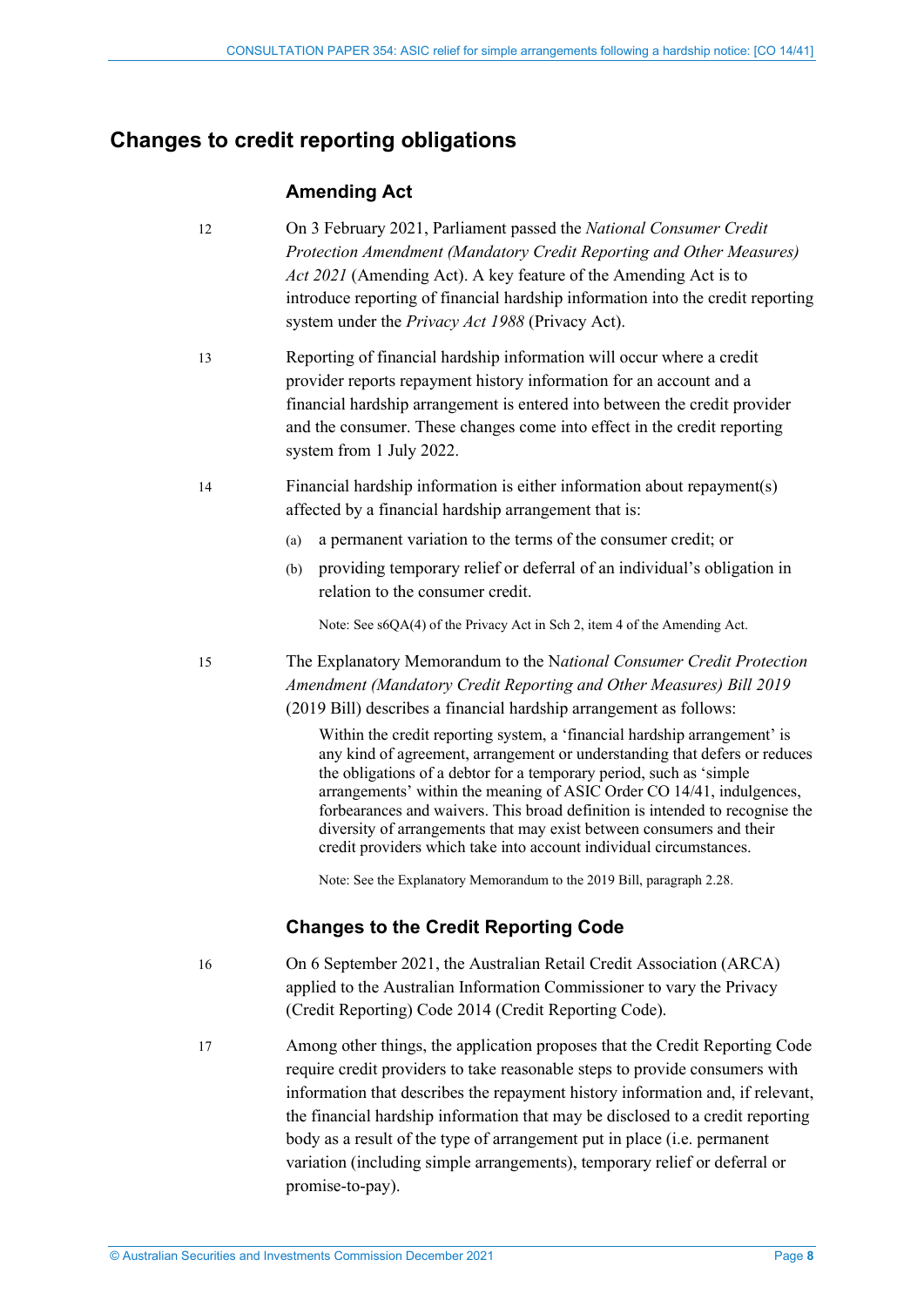### <span id="page-8-0"></span>**The role of [CO 14/41] in the regulatory framework**

### **Simple arrangements and temporary arrangements**

- 18 As noted in paragraph [11,](#page-6-0) based on previous feedback ASIC has received, we understand that credit providers rely on  $[CO 14/41]$  to differing extents.
- 19 In recent years, it has become apparent to ASIC that credit providers enter into a range of agreements and/or arrangements with consumers when responding to their financial difficulties.
- 20 We understand that credit providers may offer assistance to consumers experiencing financial difficulty in the form of 'temporary' or 'informal' arrangements, such as a 'promise-to-pay' or 'indulgence', under which the terms of the credit contract have not been changed.

Note: ASIC considers that where a credit provider acknowledges or represents to the consumer that they will not enforce their rights under the contract if the temporary arrangement is complied with, there is likely to be a change to the credit contract for the purpose of the National Credit Code provisions. Conversely, if the credit provider reserves its right to enforce the terms of the contract, notwithstanding a temporary arrangement that allows non-compliance with the contract, it is less likely that the contract has been changed.

- 21 Credit providers have not, to date, expressly explained in what circumstances simple arrangements (as referred to in [\[CO 14/41\]\)](https://www.legislation.gov.au/Details/F2018C00143) or other kinds of temporary or informal arrangements are used, and how this interacts with the decision steps that are required under s72 and 177B of the National Credit Code (collectively referred to as 's72' in this paper).
- 22 However, we have inferred from our discussions with industry that informal temporary arrangements (that do not involve a change to the contract, and so are not 'simple arrangements' affected by the relief) may be offered to consumers in circumstances where:
	- (a) a 'hardship notice' under s72 of the National Credit Code has not been given by the consumer; or
	- (b) a 'hardship notice' has been given by the consumer, but the credit provider and consumer have not agreed to change the contract (the scenario as described in paragraph [6\(b\)\)](#page-5-3).
- 23 We have gained the impression that it is not uncommon for a credit provider to respond to a consumer experiencing financial difficulties by offering the consumer some form of informal temporary arrangement, rather than a change to the terms of the credit contract. As informal temporary arrangements can have a similar duration to simple arrangements (i.e. 90 days or less), we think it is likely that some affected stakeholders may view these arrangements as being the same as simple arrangements affected by [\[CO 14/41\].](https://www.legislation.gov.au/Details/F2018C00143)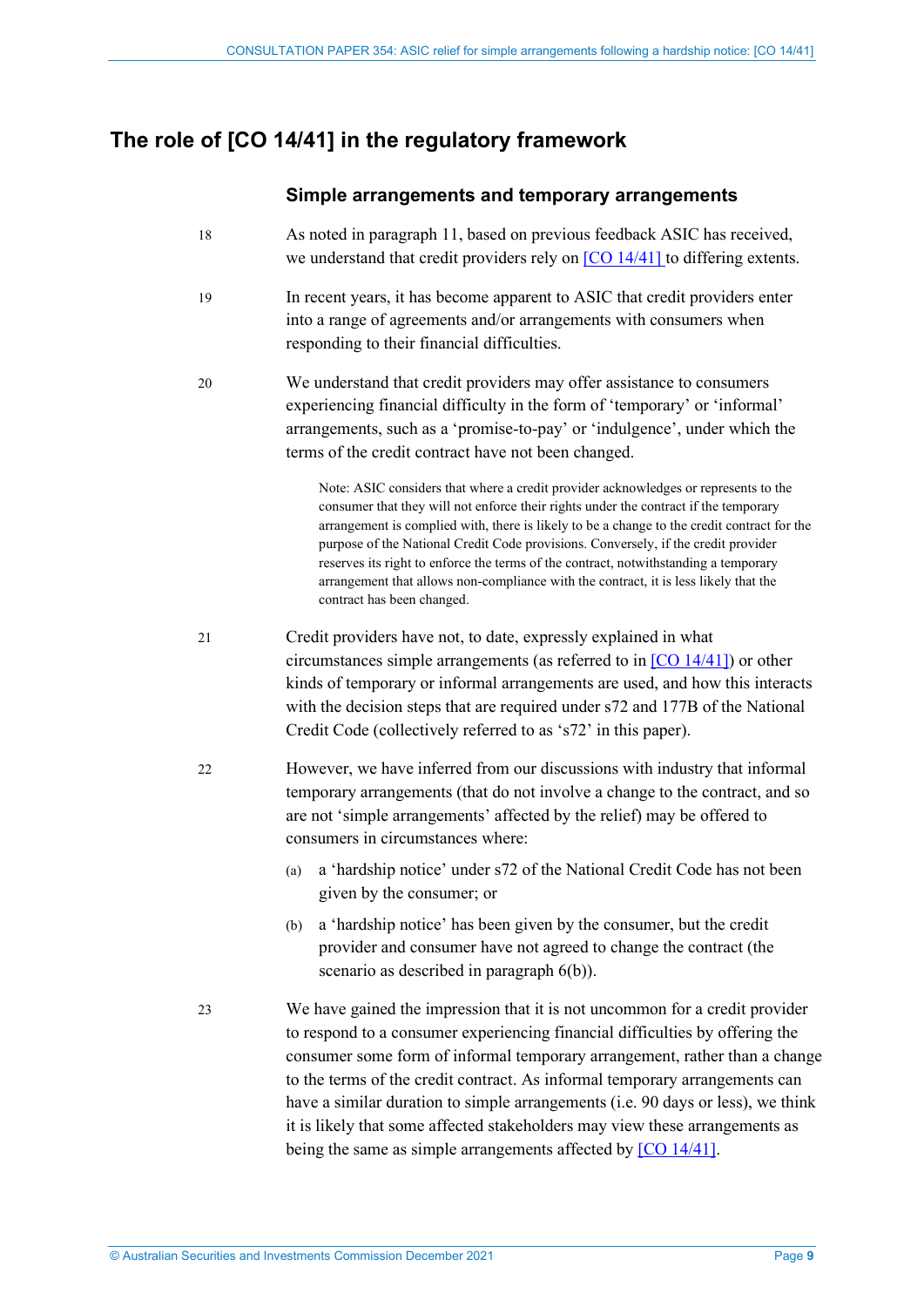#### 24 However, in ASIC's view:

- (a) the requirements in  $s72(4)(a)$ ,  $73(1)$ ,  $177B(4)(a)$  and  $177C(1)$  of the National Credit Code only apply where there is an agreement to change the credit contract. Accordingly, the relief for 'simple arrangements' only has effect where the credit provider is entering into an arrangement with a consumer *and* changing the terms of the contract; and
- (b) if the credit provider does not agree with the consumer to change the credit contract in response to a hardship notice, but will instead offer an informal arrangement, the credit provider would be required by s72(4)(b) and 177B(4)(b) of the National Credit Code to provide the consumer with written notice that a change to the contract has not been agreed, the reasons why they have not agreed and details about the consumer's rights to complain to AFCA.
- 25 We are seeking feedback on how, in practice, credit providers respond to consumers in financial difficulty, the kinds of arrangements that are offered and how credit providers purport to comply with the requirements in s72 of the National Credit Code and rely o[n \[CO 14/41\].](https://www.legislation.gov.au/Details/F2018C00143)
- 26 This feedback will help us to understand the circumstances in which the relief in  $[CO 14/41]$  $[CO 14/41]$  is relied upon, and whether it is effective in meeting the regulatory objective of making it easier for consumers in financial difficulty to seek changes to their credit contracts by reducing administrative burdens on credit providers.

### **Interaction between [CO 14/41] and financial hardship information**

- 27 We anticipate that the commencement on 1 July 2022 of the obligation to report financial hardship information may have implications for how credit providers rely on [CO [14/41\].](https://www.legislation.gov.au/Details/F2018C00143) In particular, the proposed obligation in the Credit Reporting Code discussed at paragrap[h 16](#page-7-1) relates to information that a credit provider will need to provide to a consumer when a financial hardship arrangement is put in place.
- 28 A consumer's ability to understand how their credit report will change when a financial hardship arrangement is put in place will depend on the nature and terms of the agreement reached between a credit provider and consumer (which may include a simple arrangement). Accordingly, we are seeking feedback on how the commencement of the obligation to include financial hardship information may interact with relief provided by [\[CO 14/41\].](https://www.legislation.gov.au/Details/F2018C00143)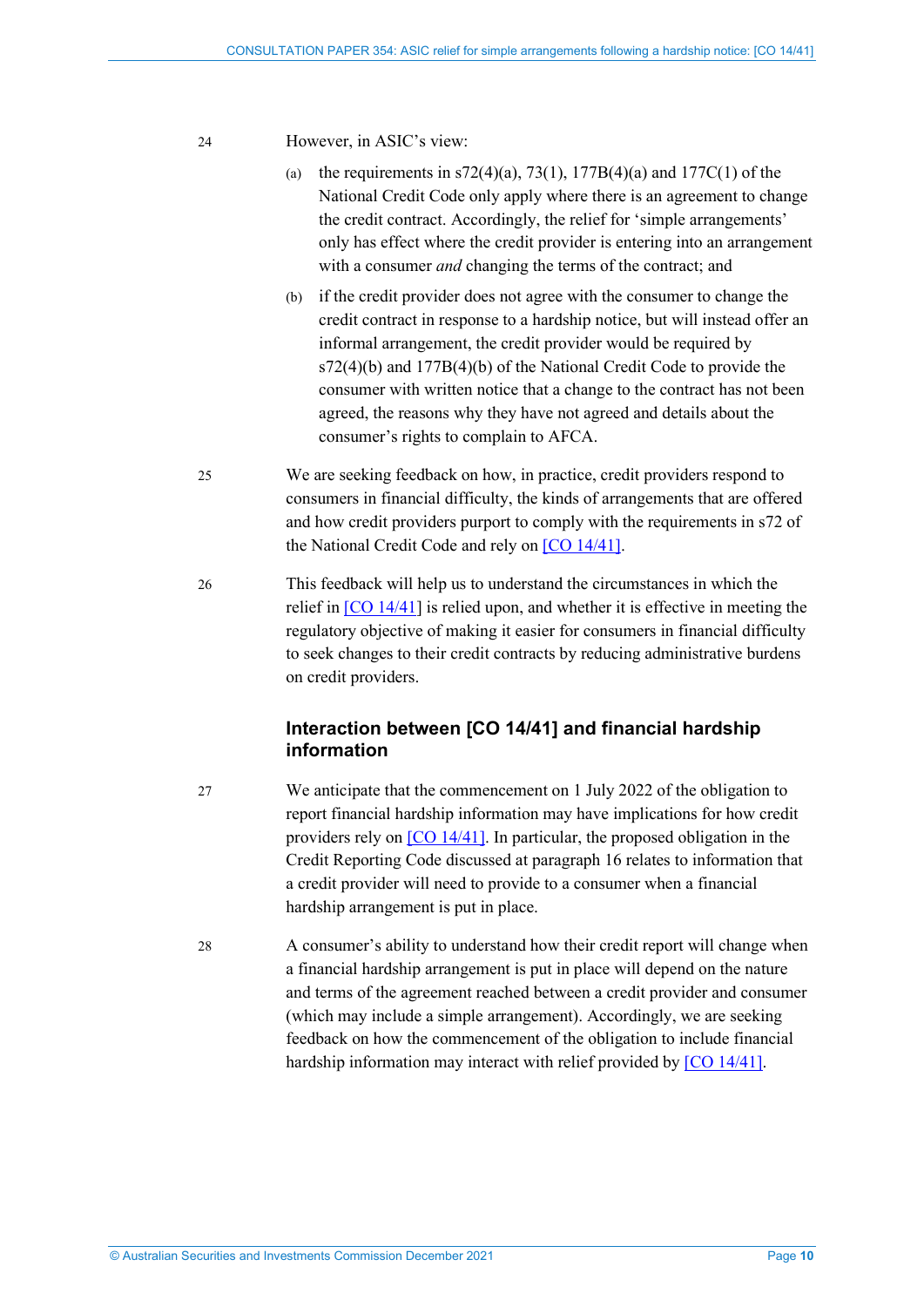### <span id="page-10-0"></span>**C Proposal to extend ASIC relief or allow it to expire**

### **Key points**

ASIC relief for simple arrangements in [CO [14/41\]](https://www.legislation.gov.au/Details/F2018C00143) is due to expire on 1 March 2022.

We will either:

- extend this relief until 1 April 2024, without significant changes, if it continues to be a useful part of the regulatory framework; or
- allow this relief to expire on 1 March 2022 if it no longer serves a regulatory purpose.

ASIC is seeking feedback from credit providers and other stakeholders to help us form a view on whether to extend the relief or allow it to expire.

### <span id="page-10-1"></span>**Two options: Extend relief in [CO 14/41] or allow it to expire**

### **Proposal**

- **C1** We propose to either:
	- (a) extend the relief for simple arrangements in [Class Order \[CO](https://www.legislation.gov.au/Details/F2018C00143) 14/41] *Extension of transitional credit hardship provisions* until 1 April 2024, without significant changes, if it continues to be a useful part of the regulatory framework; or
	- (b) allow the relief in [CO 14/41] to expire on 1 March 2022 if it no longer serves a regulatory purpose.

#### *Your feedback*

C1Q1 How do simple arrangements fit into your broader practices relating to hardship and the solutions offered to consumers experiencing financial difficulty including different kinds of arrangements? Please explain.

### **Extend relief in [CO 14/41]**

**C2** If ASIC forms the view that [CO [14/41\]](https://www.legislation.gov.au/Details/F2018C00143) remains a useful part of the regulatory framework, we propose to extend, without significant changes, the relief available under this class order until 1 April 2024 (being the sunset date for the class order if extended).

*Your feedback* 

- C2Q1 Do you consider that ASIC relief for simple arrangements in [CO 14/41] is currently operating effectively and efficiently and should be extended? Please give reasons for your view.
- C2Q2 If you rely on this relief, what proportion of arrangements entered into with consumers (in response to financial difficulties) involve a change to the terms of the credit contract?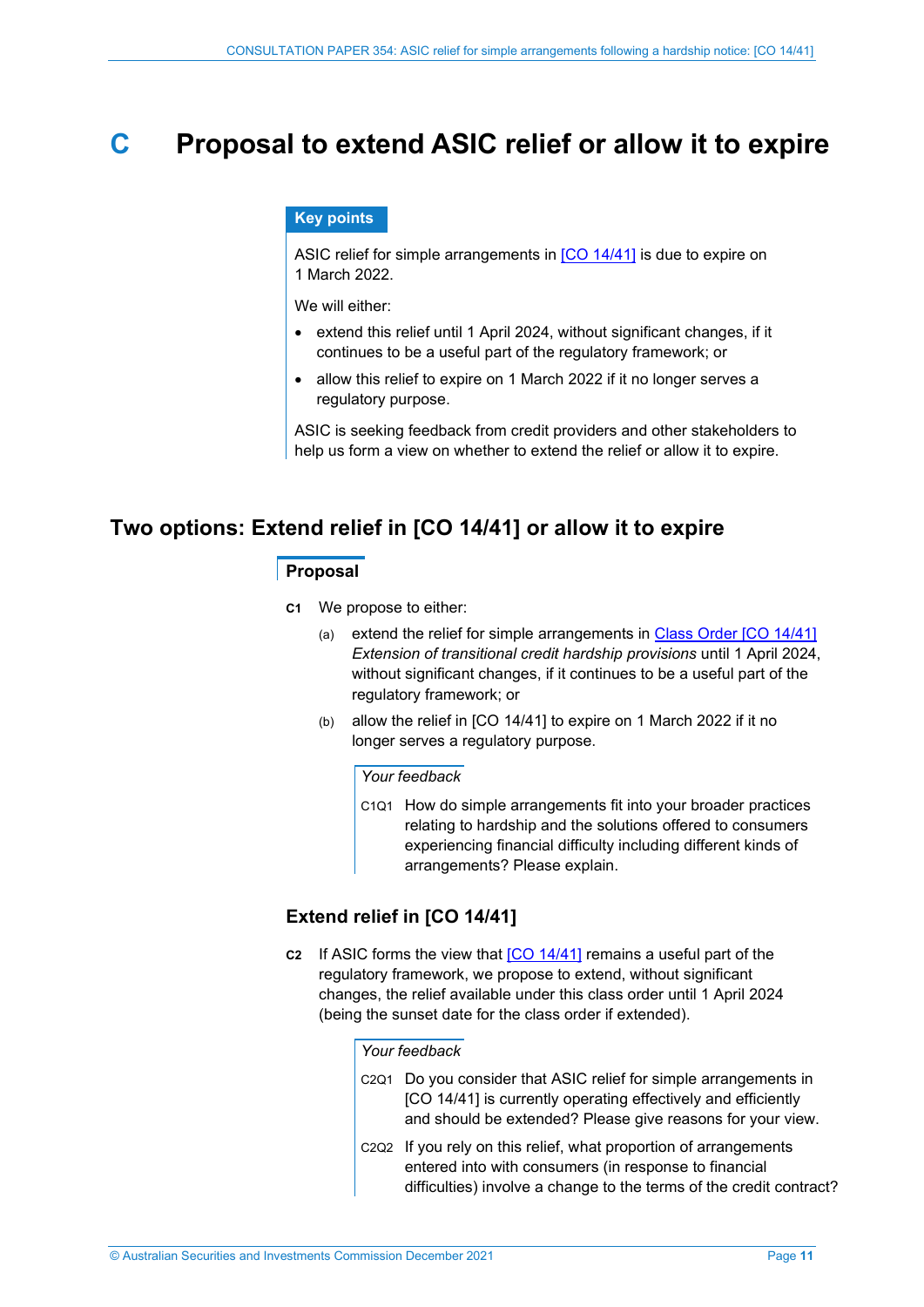| C <sub>2</sub> Q <sub>3</sub> | Of these arrangements, how often do you rely on [CO 14/41]<br>to obviate the requirement to provide a consumer with notice:                                                                                                                                         |  |  |
|-------------------------------|---------------------------------------------------------------------------------------------------------------------------------------------------------------------------------------------------------------------------------------------------------------------|--|--|
|                               | (a) that you have agreed to change the credit contract; and/or                                                                                                                                                                                                      |  |  |
|                               | (b) setting out particulars of the change in the terms of the<br>credit contract.                                                                                                                                                                                   |  |  |
| C2Q4                          | If you vary a consumer's credit contract and rely on [CO 14/41],<br>what steps do you take to ensure that the consumer<br>understands the terms of their arrangement, specifically:                                                                                 |  |  |
|                               | (a) the duration of the arrangement;                                                                                                                                                                                                                                |  |  |
|                               | (b) their repayment obligations during the arrangement; and                                                                                                                                                                                                         |  |  |
|                               | (c) their repayment obligations at the end of the arrangement?                                                                                                                                                                                                      |  |  |
| C <sub>2</sub> Q <sub>5</sub> | To what extent is reliance on [CO 14/41] likely to change after<br>1 July 2022 when the obligation to report financial hardship<br>information is introduced? Please explain your view.                                                                             |  |  |
| C <sub>2Q6</sub>              | If [CO 14/41] continues to be relied on after 1 July 2022,<br>could this adversely affect a consumer's ability to<br>understand the information in their credit report. If so, why?                                                                                 |  |  |
| C2Q7                          | What regulatory or commercial benefits do you derive from<br>relying on [CO 14/41]? What would be the cost of<br>complying with the requirements in s72(4)(a), 73(1),<br>177B(4)(a) and 177C(1) to give written notice? Please<br>quantify these costs if possible. |  |  |
| C <sub>2Q</sub> 8             | How will the reporting of financial hardship information<br>affect the regulatory impacts or costs detailed in question<br>C2Q7? Please provide details.                                                                                                            |  |  |
| C2Q9                          | If you think [CO 14/41] should be extended, how long do<br>you think it should remain in force? Please give reasons for<br>your view.                                                                                                                               |  |  |
|                               |                                                                                                                                                                                                                                                                     |  |  |

### **Allow relief in [CO 14/41] to expire**

**C3** If ASIC forms the view that [CO [14/41\]](https://www.legislation.gov.au/Details/F2018C00143) is no longer a useful part of the regulatory framework, we propose to allow the class order to expire on 1 March 2022. This would mean that relief from written notices for simple arrangements would no longer be available after 1 March 2022.

#### *Your feedback*

- C3Q1 If ASIC does not provide relief for simple arrangements in [CO 14/41] after 1 March 2022, will this change the nature of the arrangements that credit providers offer consumers?
- C3Q2 If simple arrangements are offered less frequently, what kind of arrangement(s) is likely to be offered instead and what impact (if any) might this alternative have on consumers?
- C3Q3 What regulatory or commercial impacts or costs might credit providers incur if ASIC does not provide relief for simple arrangements in [CO 14/41] after 1 March 2022? Please provide details and quantify costs if possible.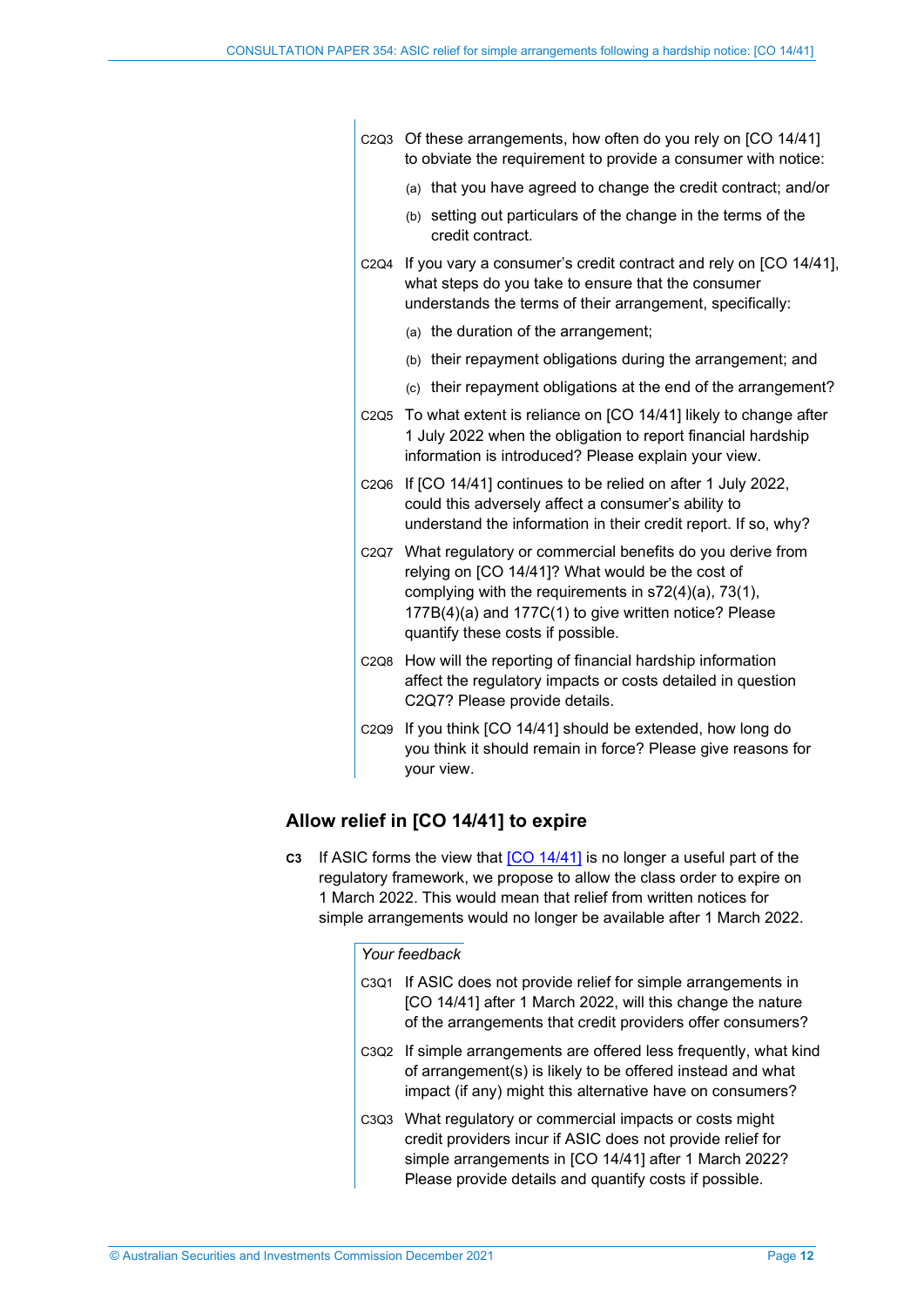### **Rationale**

29 At this stage, we propose to either extend [\[CO 14/41\]](https://www.legislation.gov.au/Details/F2018C00143) until 1 April 2024, without significant changes, or allow the class order to expire on 1 March 2022 if it is no longer a useful part of the regulatory framework. We note that 1 April 2024 is the date on which the instrument will, if extended, sunset under the *Legislation Act 2003*.

### **Extend relief in [CO 14/41]**

30 ASIC is likely to form the view that relief should continue beyond 1 March 2022 if responses indicate that:

- (a) credit providers are using simple arrangements and relying on the written notification relief in [\[CO 14/41\];](https://www.legislation.gov.au/Details/F2018C00143) and
- (b) the operation of this relief is not having a detrimental impact on consumers.
- 31 If we consider that the relief in  $[CO 14/41]$  continues to be a useful part of the regulatory framework, the continuation of the relief until 1 April 2024 will maintain the status quo while allowing time for recommendations to be made to Treasury to consider permanent modifications to the requirements of the National Credit Code.
- 32 If we consider that changes should be made to the scope or other terms of the relief, ASIC will make recommendations to Treasury on changes that we consider would be appropriate.

### **Allow relief in [CO 14/41] to expire**

- 33 ASIC may form the view that [CO [14/41\]](https://www.legislation.gov.au/Details/F2018C00143) is not operating efficiently and effectively and is not a necessary and useful part of the regulatory framework if responses received to this consultation indicate that:
	- (a) the extent to which credit providers are currently relying on and meeting the conditions of the relief are at such a low level that relief is not warranted; or
	- (b) the operation of this relief is having a detrimental impact on consumers and would likely continue to do so beyond 1 July 2022.
- 34 In this case, the class order would expire on 1 March 2022. This means that relief from written notices for simple arrangements would no longer be available after 1 March 2022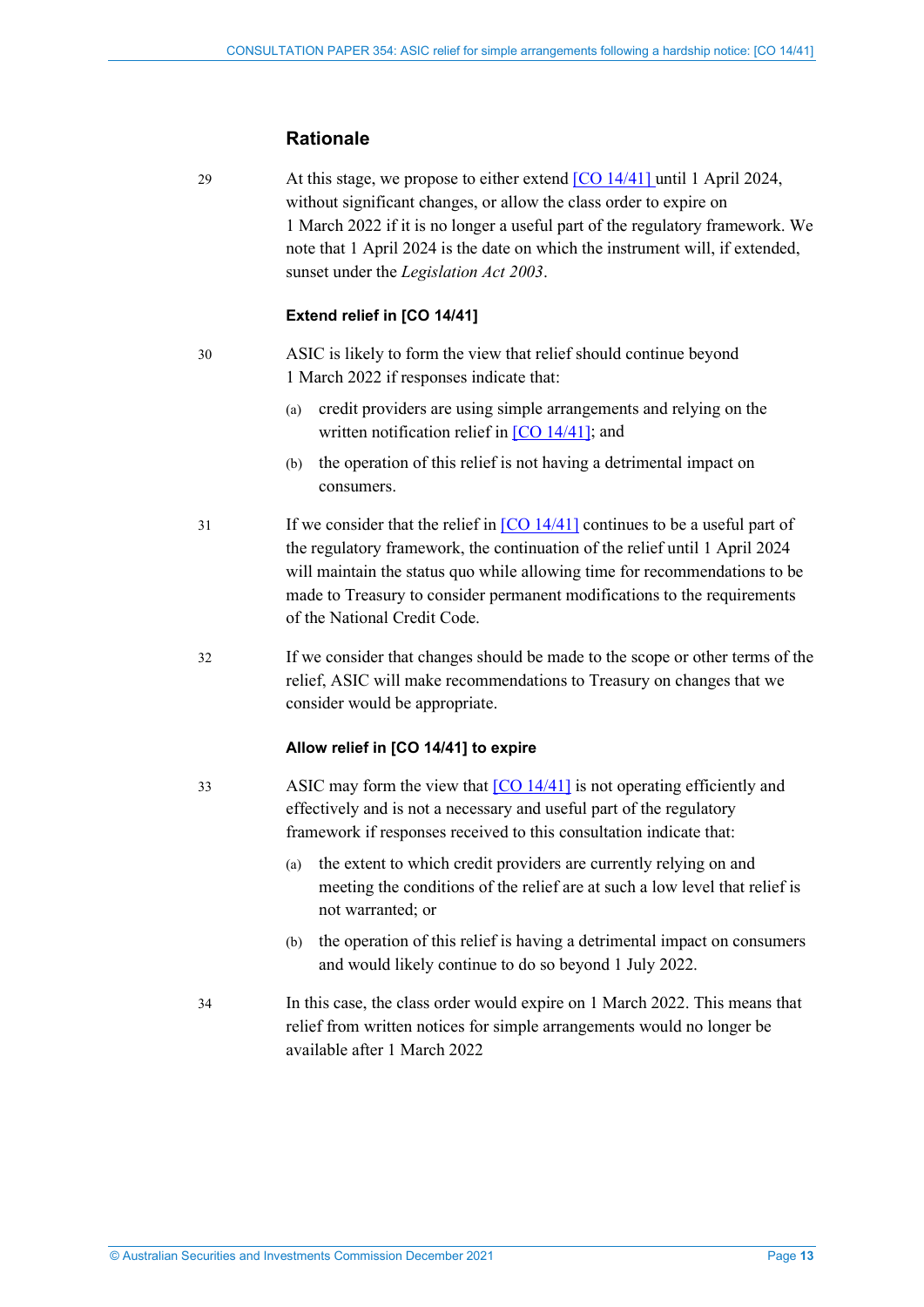### <span id="page-13-0"></span>**D Regulatory and financial impact**

35 In forming a view on the options presented in this paper, we will carefully consider their regulatory and financial impact to strike an appropriate balance between:

- (a) reducing business costs; and
- (b) promoting a fair, strong and efficient financial system for all Australians.

36 Before settling on a final policy, we will comply with the Australian Government's regulatory impact analysis (RIA) requirements by:

- (a) considering all feasible options, including examining the likely impacts of the range of alternative options which could meet our policy objectives;
- (b) if regulatory options are under consideration, notifying the Office of Best Practice Regulation (OBPR); and
- (c) if our proposed option has more than minor or machinery impact on business or the not-for-profit sector, preparing a RIS.
- 37 All RISs are submitted to the OBPR for approval before we make any final decision. Without an approved RIS, ASIC is unable to give relief or make any other form of regulation, including issuing a regulatory guide that contains regulation.
- 38 To ensure that we are in a position to properly complete any required RIS, please give us as much information as you can about our proposals or any alternative approaches, including:
	- (a) the likely compliance costs;
	- (b) the likely effect on competition; and
	- (c) other impacts, costs and benefits.
	- See 'The consultation process', p. [4](#page-3-1).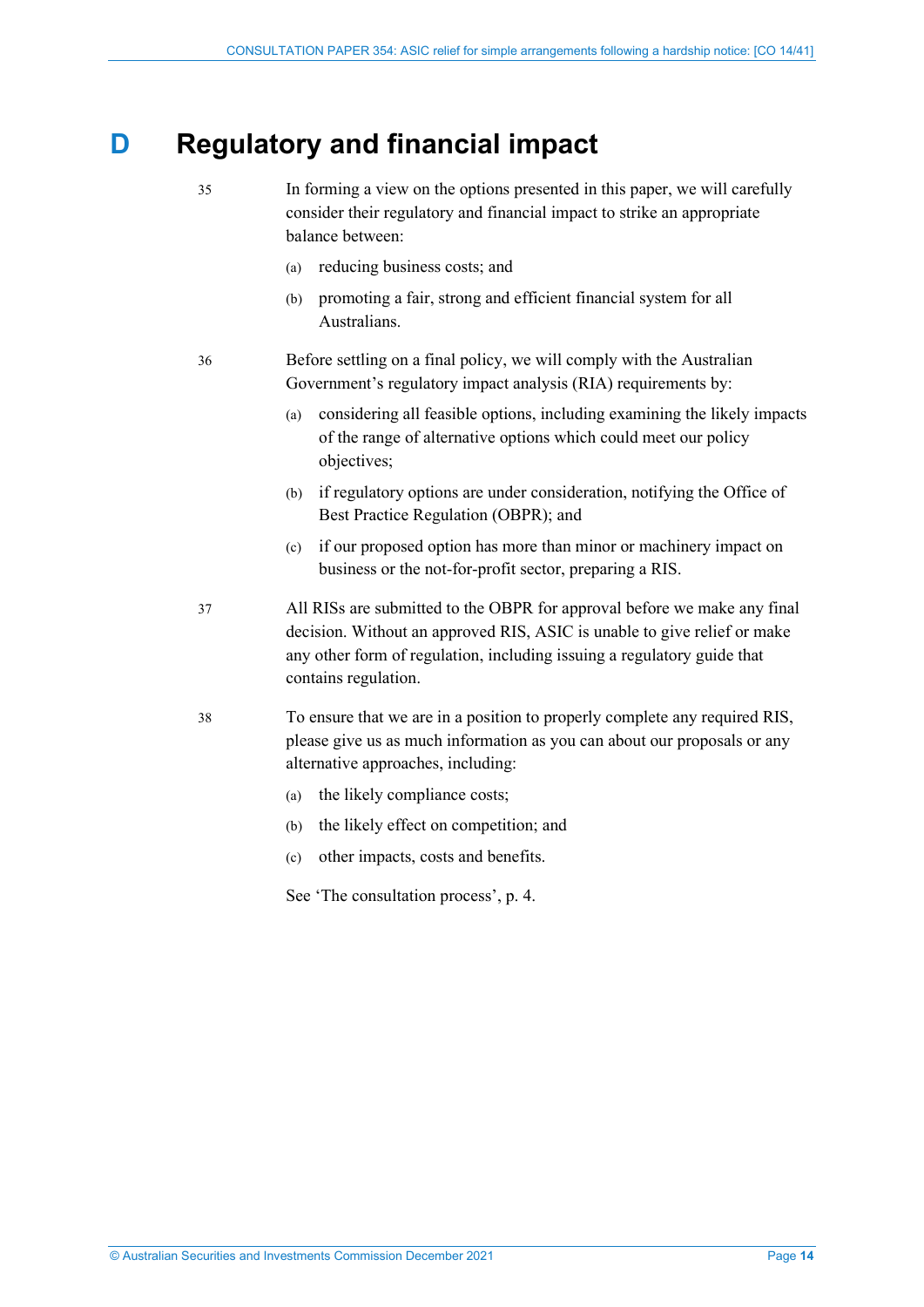# <span id="page-14-0"></span>**Key terms**

| Term                               | <b>Meaning in this document</b>                                                                                                                           |  |  |  |
|------------------------------------|-----------------------------------------------------------------------------------------------------------------------------------------------------------|--|--|--|
| 2019 Bill                          | <b>National Consumer Credit Protection Amendment</b><br>(Mandatory Credit Reporting and Other Measures) Bill<br>2019                                      |  |  |  |
| <b>AFCA</b>                        | Australian Financial Complaints Authority                                                                                                                 |  |  |  |
| Amending Act                       | <b>National Consumer Credit Protection Amendment</b><br>(Mandatory Credit Reporting and Other Measures) Act<br>2021                                       |  |  |  |
| ARCA                               | Australian Retail Credit Association                                                                                                                      |  |  |  |
| ASIC                               | Australian Securities and Investments Commission                                                                                                          |  |  |  |
| <b>ASIC Instrument</b><br>2020/148 | ASIC Credit (Amendment) Instrument 2020/148                                                                                                               |  |  |  |
| [CO 14/41] (for                    | An ASIC class order (in this example numbered 14/41)                                                                                                      |  |  |  |
| example)                           | Note: Legislative instruments made from 2015 are referred<br>to as ASIC instruments.                                                                      |  |  |  |
| <b>Credit Reporting</b><br>Code    | Privacy (Credit Reporting) Code 2014                                                                                                                      |  |  |  |
| credit provider                    | For ease of reference, in this paper, the term 'credit<br>provider' includes credit providers under credit contracts<br>and lessors under consumer leases |  |  |  |
| <b>National Credit Act</b>         | <b>National Consumer Credit Protection Act 2009</b>                                                                                                       |  |  |  |
| <b>National Credit Code</b>        | The National Credit Code at Sch 1 to the National<br><b>Consumer Credit Protection Act 2009</b>                                                           |  |  |  |
| <b>OBPR</b>                        | Office of Best Practice Regulation                                                                                                                        |  |  |  |
| Privacy Act                        | Privacy Act 1988                                                                                                                                          |  |  |  |
| <b>RIA</b>                         | Regulatory Impact Assessment                                                                                                                              |  |  |  |
| <b>RIS</b>                         | <b>Regulation Impact Statement</b>                                                                                                                        |  |  |  |
| s25 (for example)                  | A section of the National Credit Code (in this example<br>numbered 25), unless otherwise specified                                                        |  |  |  |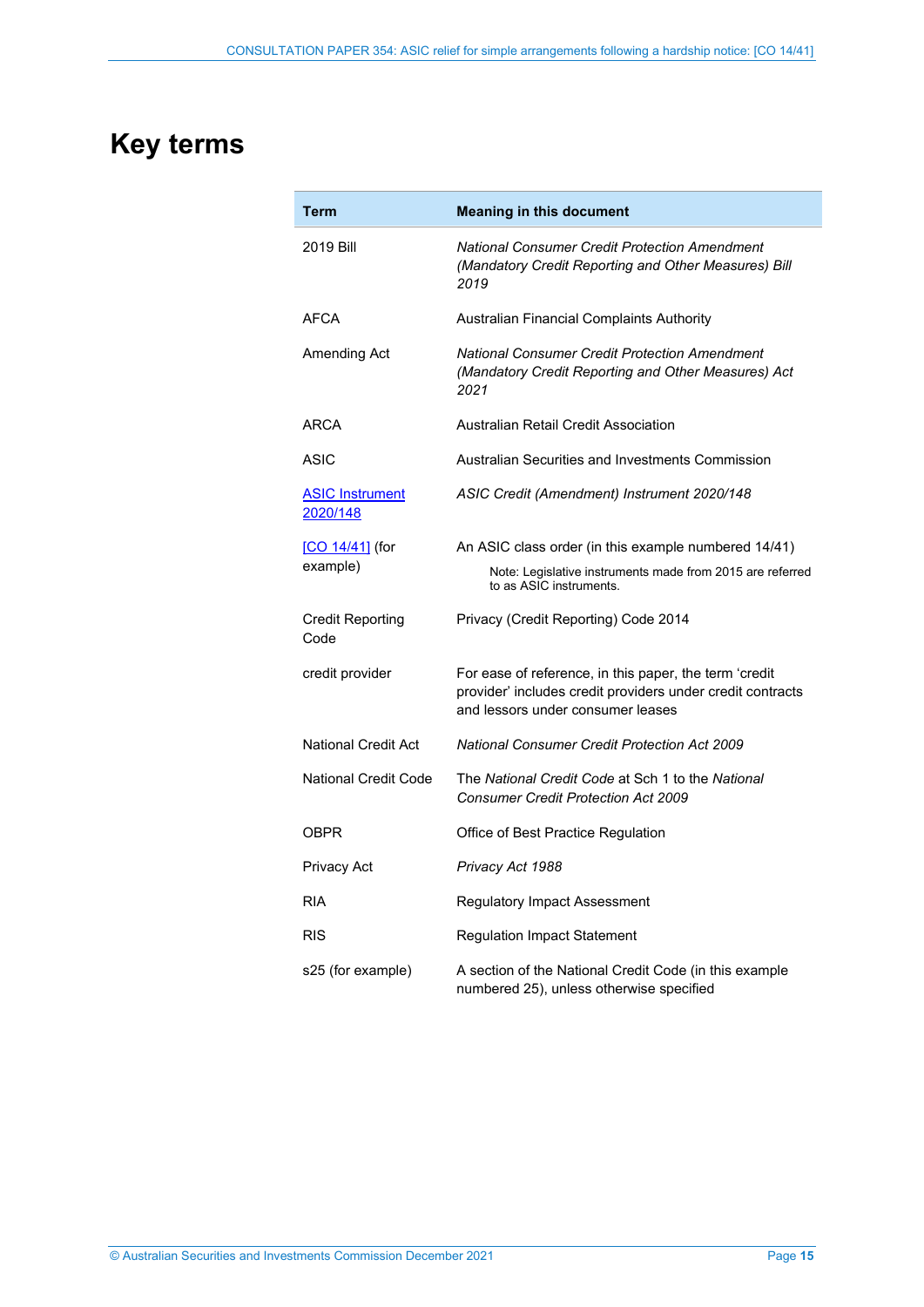# <span id="page-15-0"></span>**List of proposals and questions**

| Proposal |                                                                                                                                                    | Your feedback                                                                                                                                                                                                                                                                                                          |      |                                                                                                                                                                                                                                                     |
|----------|----------------------------------------------------------------------------------------------------------------------------------------------------|------------------------------------------------------------------------------------------------------------------------------------------------------------------------------------------------------------------------------------------------------------------------------------------------------------------------|------|-----------------------------------------------------------------------------------------------------------------------------------------------------------------------------------------------------------------------------------------------------|
| C1       | (a)<br>(b)                                                                                                                                         | We propose to either:<br>extend the relief for simple<br>arrangements in Class Order<br>[CO 14/41] until 1 April 2024, without<br>significant changes, if it continues to be<br>a useful part of the regulatory<br>framework; or<br>allow the relief in [CO 14/41] to expire<br>on 1 March 2022 if it no longer serves | C1Q1 | How do simple arrangements fit into your broader<br>practices relating to hardship and the solutions<br>offered to consumers experiencing financial<br>difficulty including different kinds of<br>arrangements? Please explain.                     |
| C2       |                                                                                                                                                    | a regulatory purpose<br>If ASIC forms the view that [CO 14/41]<br>remains a useful part of the regulatory<br>framework, we propose to extend, without                                                                                                                                                                  | C2Q1 | Do you consider that ASIC relief for simple<br>arrangements in [CO 14/41] is currently operating<br>effectively and efficiently and should be                                                                                                       |
|          | significant changes, the relief available under<br>this class order until 1 April 2024 (being the<br>sunset date for the class order if extended). |                                                                                                                                                                                                                                                                                                                        |      | extended? Please give reasons for your view.<br>C2Q2 If you rely on this relief, what proportion of<br>arrangements entered into with consumers (in<br>response to financial difficulties) involve a<br>change to the terms of the credit contract? |
|          |                                                                                                                                                    |                                                                                                                                                                                                                                                                                                                        |      | C2Q3 Of these arrangements, how often do you rely on<br>[CO 14/41] to obviate the requirement to provide<br>a consumer with notice:                                                                                                                 |
|          |                                                                                                                                                    |                                                                                                                                                                                                                                                                                                                        |      | (a) that you have agreed to change the credit<br>contract; and/or                                                                                                                                                                                   |
|          |                                                                                                                                                    |                                                                                                                                                                                                                                                                                                                        |      | (b) setting out particulars of the change in the<br>terms of the credit contract.                                                                                                                                                                   |
|          |                                                                                                                                                    |                                                                                                                                                                                                                                                                                                                        |      | C2Q4 If you vary a consumer's credit contract and rely<br>on [CO 14/41], what steps do you take to ensure<br>that the consumer understands the terms of their<br>arrangement, specifically:                                                         |
|          |                                                                                                                                                    |                                                                                                                                                                                                                                                                                                                        |      | (a) the duration of the arrangement;                                                                                                                                                                                                                |
|          |                                                                                                                                                    |                                                                                                                                                                                                                                                                                                                        |      | (b) their repayment obligations during the<br>arrangement; and                                                                                                                                                                                      |
|          |                                                                                                                                                    |                                                                                                                                                                                                                                                                                                                        |      | (c) their repayment obligations at the end of the<br>arrangement?                                                                                                                                                                                   |
|          |                                                                                                                                                    |                                                                                                                                                                                                                                                                                                                        |      | C2Q5 To what extent is reliance on [CO 14/41] likely to<br>change after 1 July 2022 when the obligation to<br>report financial hardship information is<br>introduced? Please explain your view.                                                     |
|          |                                                                                                                                                    |                                                                                                                                                                                                                                                                                                                        |      | C2Q6 If [CO 14/41] continues to be relied on after<br>1 July 2022, could this adversely affect a<br>consumer's ability to understand the information<br>in their credit report. If so, why?                                                         |